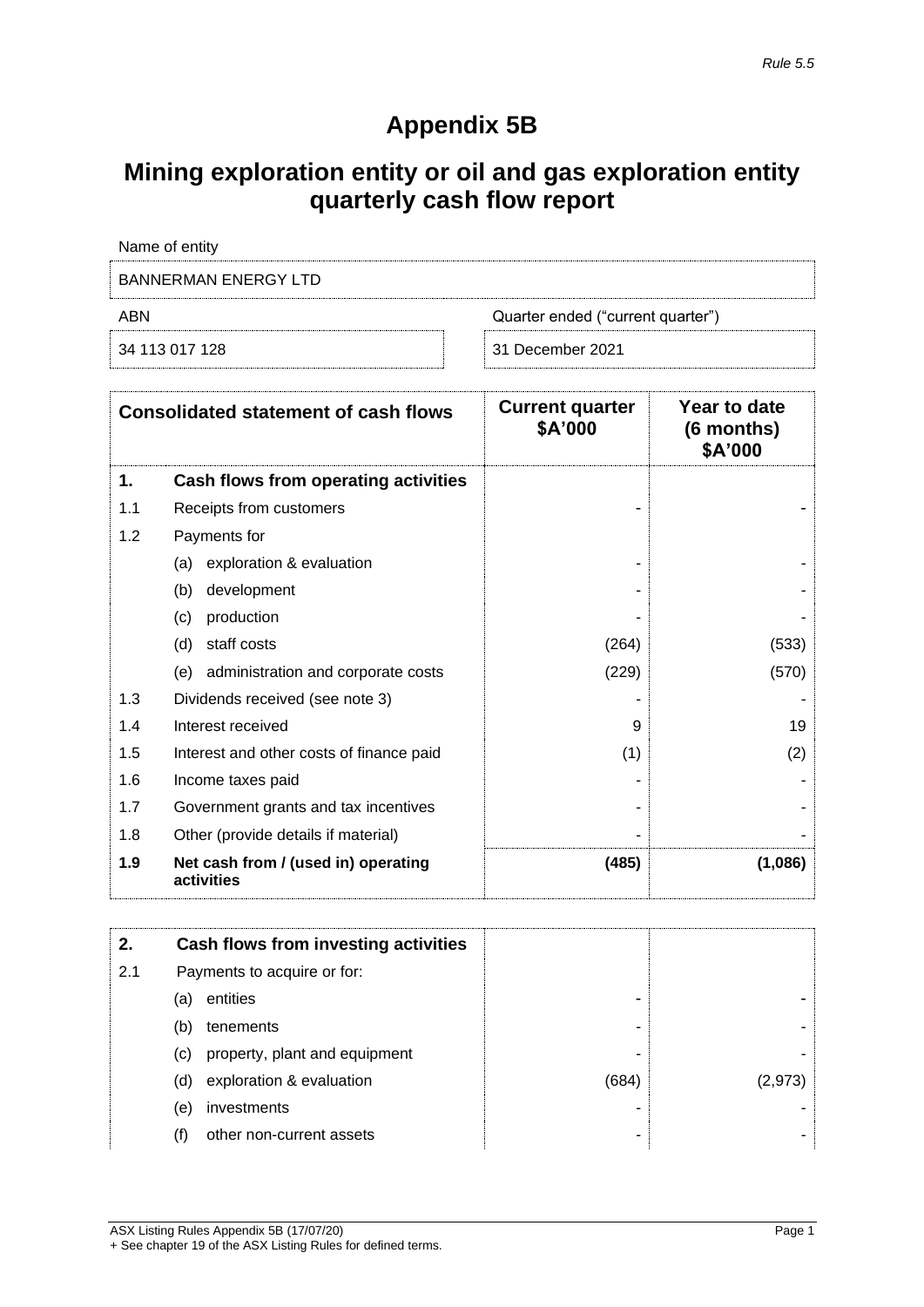|     | <b>Consolidated statement of cash flows</b>       | <b>Current quarter</b><br>\$A'000 | Year to date<br>$(6$ months)<br>\$A'000 |
|-----|---------------------------------------------------|-----------------------------------|-----------------------------------------|
| 2.2 | Proceeds from the disposal of:                    |                                   |                                         |
|     | entities<br>(a)                                   |                                   |                                         |
|     | (b)<br>tenements                                  |                                   |                                         |
|     | (c)<br>property, plant and equipment              |                                   |                                         |
|     | (d)<br>investments                                |                                   |                                         |
|     | other non-current assets<br>(e)                   |                                   |                                         |
| 2.3 | Cash flows from loans to other entities           |                                   |                                         |
| 2.4 | Dividends received (see note 3)                   |                                   |                                         |
| 2.5 | Other (provide details if material)               |                                   |                                         |
| 2.6 | Net cash from / (used in) investing<br>activities | (684)                             | (2,973)                                 |

| 3.   | Cash flows from financing activities                                                       |     |     |
|------|--------------------------------------------------------------------------------------------|-----|-----|
| 3.1  | Proceeds from issues of equity securities<br>(excluding convertible debt securities)       | 837 | 837 |
| 3.2  | Proceeds from issue of convertible debt<br>securities                                      |     |     |
| 3.3  | Proceeds from exercise of options                                                          |     |     |
| 3.4  | Transaction costs related to issues of equity<br>securities or convertible debt securities |     |     |
| 3.5  | Proceeds from borrowings                                                                   |     |     |
| 3.6  | Repayment of borrowings                                                                    |     |     |
| 3.7  | Transaction costs related to loans and<br>borrowings                                       |     |     |
| 3.8  | Dividends paid                                                                             |     |     |
| 3.9  | Other (provide details if material)                                                        |     |     |
| 3.10 | Net cash from / (used in) financing<br>activities                                          | 837 | 837 |

| 4.  | Net increase / (decrease) in cash and<br>cash equivalents for the period | (333) | (3,222) |
|-----|--------------------------------------------------------------------------|-------|---------|
| 4.1 | Cash and cash equivalents at beginning of<br>period                      | 9,566 | 12.455  |
| 4.2 | Net cash from / (used in) operating<br>activities (item 1.9 above)       | (485) | (1,086) |
| 4.3 | Net cash from / (used in) investing activities<br>(item 2.6 above)       | (684) | (2,973) |
| 4.4 | Net cash from / (used in) financing activities<br>item 3.10 above)       | 837   | 837     |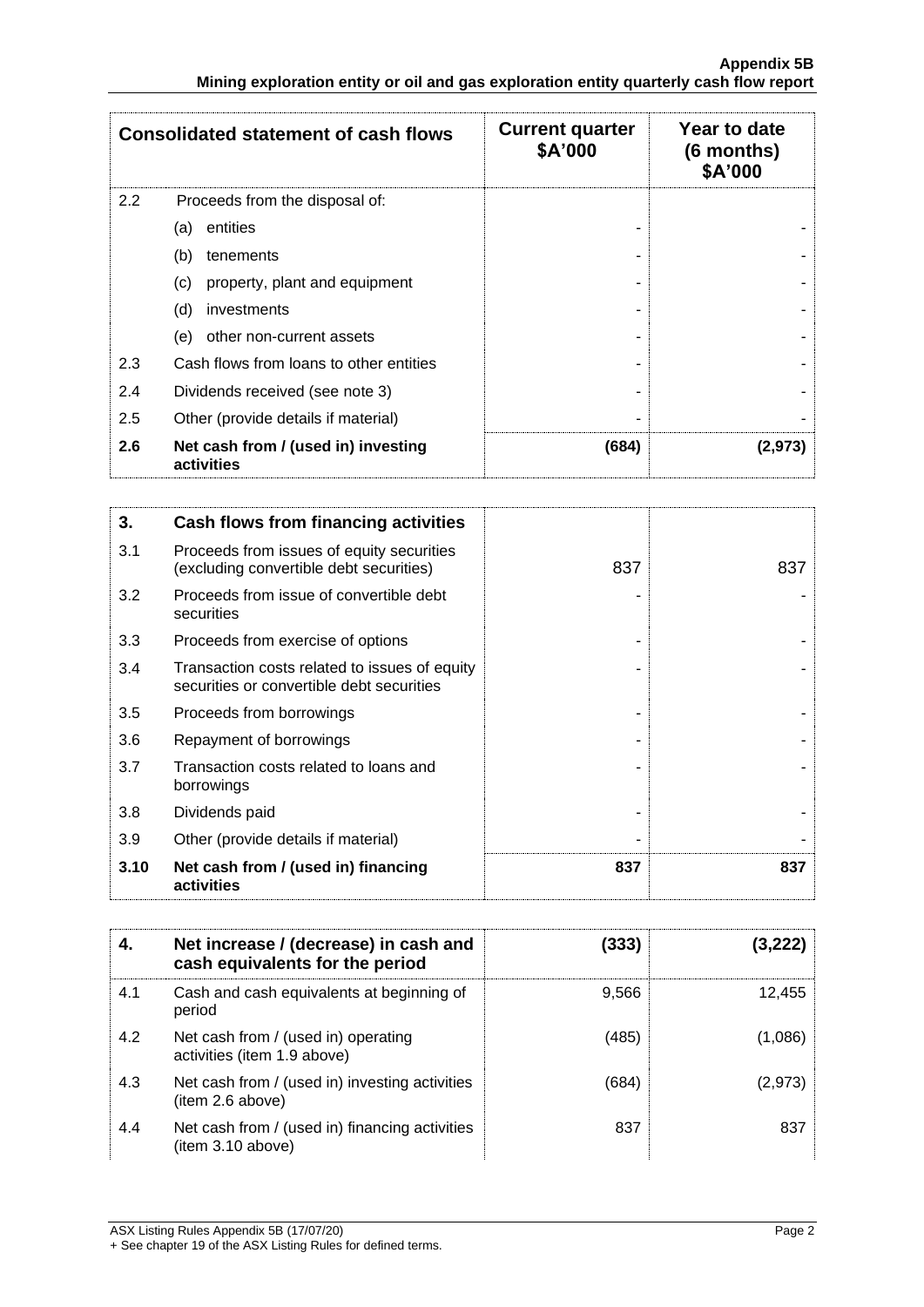|     | Consolidated statement of cash flows                 | <b>Current quarter</b><br>\$A'000 | Year to date<br>(6 months)<br>\$A'000 |
|-----|------------------------------------------------------|-----------------------------------|---------------------------------------|
| 4.5 | Effect of movement in exchange rates on<br>cash held | (34)                              | (33)                                  |
| 4.6 | Cash and cash equivalents at end of<br>period        | 9.200                             | 9.200                                 |

| 5.  | Reconciliation of cash and cash<br>equivalents<br>at the end of the quarter (as shown in the<br>consolidated statement of cash flows) to the<br>related items in the accounts | <b>Current quarter</b><br>\$A'000 | <b>Previous quarter</b><br>\$A'000 |
|-----|-------------------------------------------------------------------------------------------------------------------------------------------------------------------------------|-----------------------------------|------------------------------------|
| 5.1 | <b>Bank balances</b>                                                                                                                                                          | 803                               | 1,483                              |
| 5.2 | Call deposits                                                                                                                                                                 | 8.397                             | 8,083                              |
| 5.3 | <b>Bank overdrafts</b>                                                                                                                                                        |                                   |                                    |
| 5.4 | Other (provide details)                                                                                                                                                       | -                                 |                                    |
| 5.5 | Cash and cash equivalents at end of<br>quarter (should equal item 4.6 above)                                                                                                  | 9,200                             | 9,566                              |

| 6.  | Payments to related parties of the entity and their<br>associates                                                                                           | <b>Current quarter</b><br><b>\$A'000</b> |
|-----|-------------------------------------------------------------------------------------------------------------------------------------------------------------|------------------------------------------|
| 6.1 | Aggregate amount of payments to related parties and their<br>associates included in item 1                                                                  | 188                                      |
| 6.2 | Aggregate amount of payments to related parties and their<br>associates included in item 2                                                                  |                                          |
|     | Note: if any amounts are shown in items 6.1 or 6.2, your quarterly activity report must include a description of, and an<br>explanation for, such payments. |                                          |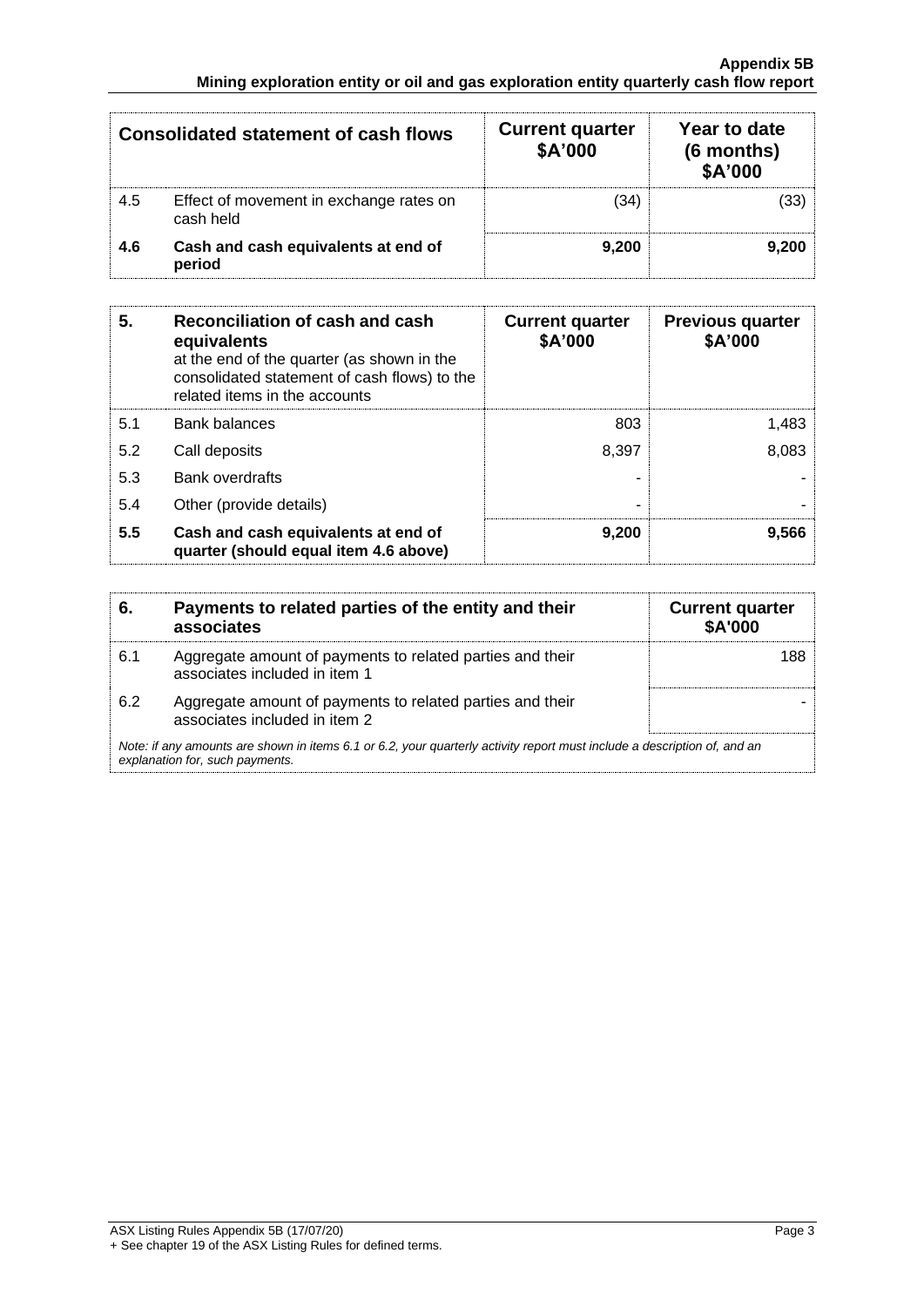| 7.  | <b>Financing facilities</b><br>Note: the term "facility' includes all forms of financing<br>arrangements available to the entity.<br>Add notes as necessary for an understanding of the<br>sources of finance available to the entity.                                                                                                               | <b>Total facility</b><br>amount at quarter<br>end<br>\$A'000 | Amount drawn at<br>quarter end<br>\$A'000 |
|-----|------------------------------------------------------------------------------------------------------------------------------------------------------------------------------------------------------------------------------------------------------------------------------------------------------------------------------------------------------|--------------------------------------------------------------|-------------------------------------------|
| 7.1 | Loan facilities                                                                                                                                                                                                                                                                                                                                      |                                                              |                                           |
| 7.2 | Credit standby arrangements                                                                                                                                                                                                                                                                                                                          |                                                              |                                           |
| 7.3 | Other (please specify)                                                                                                                                                                                                                                                                                                                               |                                                              |                                           |
| 7.4 | <b>Total financing facilities</b>                                                                                                                                                                                                                                                                                                                    | -                                                            |                                           |
| 7.5 | Unused financing facilities available at quarter end                                                                                                                                                                                                                                                                                                 |                                                              |                                           |
| 7.6 | Include in the box below a description of each facility above, including the lender, interest<br>rate, maturity date and whether it is secured or unsecured. If any additional financing<br>facilities have been entered into or are proposed to be entered into after quarter end,<br>include a note providing details of those facilities as well. |                                                              |                                           |
|     | N/A                                                                                                                                                                                                                                                                                                                                                  |                                                              |                                           |

| 8.  | Estimated cash available for future operating activities                                                                                                                                                                        | \$A'000  |
|-----|---------------------------------------------------------------------------------------------------------------------------------------------------------------------------------------------------------------------------------|----------|
| 8.1 | Net cash from / (used in) operating activities (item 1.9)                                                                                                                                                                       | (485)    |
| 8.2 | (Payments for exploration & evaluation classified as investing<br>activities) (item 2.1(d))                                                                                                                                     | (684)    |
| 8.3 | Total relevant outgoings (item $8.1 +$ item $8.2$ )                                                                                                                                                                             | (1, 169) |
| 8.4 | Cash and cash equivalents at quarter end (item 4.6)                                                                                                                                                                             | 9,200    |
| 8.5 | Unused finance facilities available at quarter end (item 7.5)                                                                                                                                                                   |          |
| 8.6 | Total available funding (item $8.4 +$ item $8.5$ )                                                                                                                                                                              | 9,200    |
| 8.7 | Estimated quarters of funding available (item 8.6 divided by<br>item $8.3$ )                                                                                                                                                    | 7.9      |
|     | Note: if the entity has reported positive relevant outgoings (ie a net cash inflow) in item 8.3, answer item 8.7 as "N/A".<br>Otherwise, a figure for the estimated quarters of funding available must be included in item 8.7. |          |
| 8.8 | If item 8.7 is less than 2 quarters, please provide answers to the following questions:                                                                                                                                         |          |
|     | 8.8.1<br>Does the entity expect that it will continue to have the current level of net operating<br>cash flows for the time being and, if not, why not?                                                                         |          |
|     | Answer: N/A                                                                                                                                                                                                                     |          |
|     | 8.8.2<br>Has the entity taken any steps, or does it propose to take any steps, to raise further<br>cash to fund its operations and, if so, what are those steps and how likely does it<br>believe that they will be successful? |          |
|     | Answer: N/A                                                                                                                                                                                                                     |          |
|     |                                                                                                                                                                                                                                 |          |